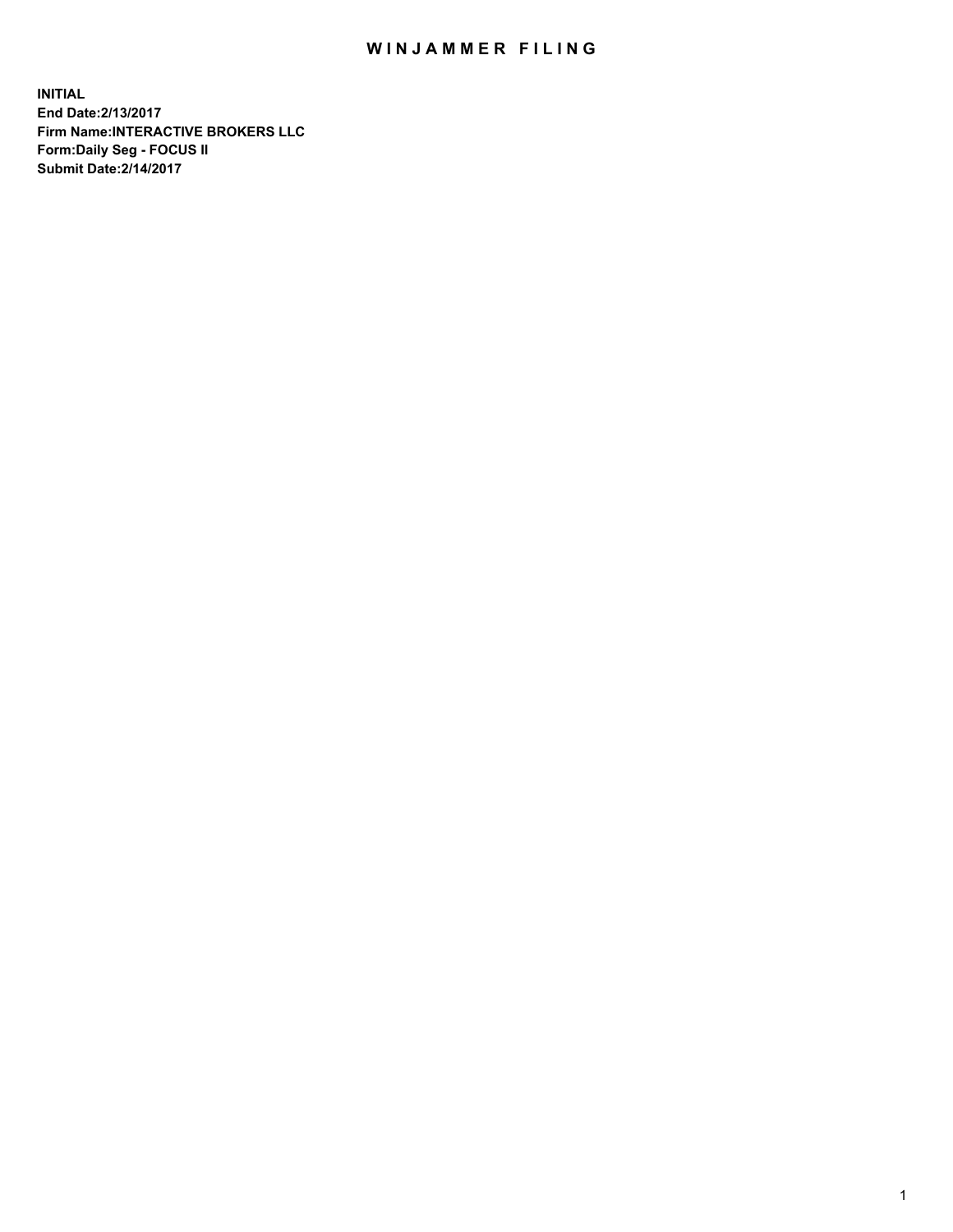## **INITIAL End Date:2/13/2017 Firm Name:INTERACTIVE BROKERS LLC Form:Daily Seg - FOCUS II Submit Date:2/14/2017 Daily Segregation - Cover Page**

| Name of Company<br><b>Contact Name</b><br><b>Contact Phone Number</b><br><b>Contact Email Address</b>                                                                                                                                                                                                                          | <b>INTERACTIVE BROKERS LLC</b><br><b>James Menicucci</b><br>203-618-8085<br>jmenicucci@interactivebrokers.c<br>om |
|--------------------------------------------------------------------------------------------------------------------------------------------------------------------------------------------------------------------------------------------------------------------------------------------------------------------------------|-------------------------------------------------------------------------------------------------------------------|
| FCM's Customer Segregated Funds Residual Interest Target (choose one):<br>a. Minimum dollar amount: ; or<br>b. Minimum percentage of customer segregated funds required:%; or<br>c. Dollar amount range between: and; or<br>d. Percentage range of customer segregated funds required between:% and%.                          | $\overline{\mathbf{0}}$<br>0<br>155,000,000 245,000,000<br>0 <sub>0</sub>                                         |
| FCM's Customer Secured Amount Funds Residual Interest Target (choose one):<br>a. Minimum dollar amount: ; or<br>b. Minimum percentage of customer secured funds required:%; or<br>c. Dollar amount range between: and; or<br>d. Percentage range of customer secured funds required between: % and %.                          | $\overline{\mathbf{0}}$<br>0<br>80,000,000 120,000,000<br>0 <sub>0</sub>                                          |
| FCM's Cleared Swaps Customer Collateral Residual Interest Target (choose one):<br>a. Minimum dollar amount: ; or<br>b. Minimum percentage of cleared swaps customer collateral required:% ; or<br>c. Dollar amount range between: and; or<br>d. Percentage range of cleared swaps customer collateral required between:% and%. | $\overline{\mathbf{0}}$<br>$\overline{\mathbf{0}}$<br>0 <sub>0</sub><br><u>00</u>                                 |

Attach supporting documents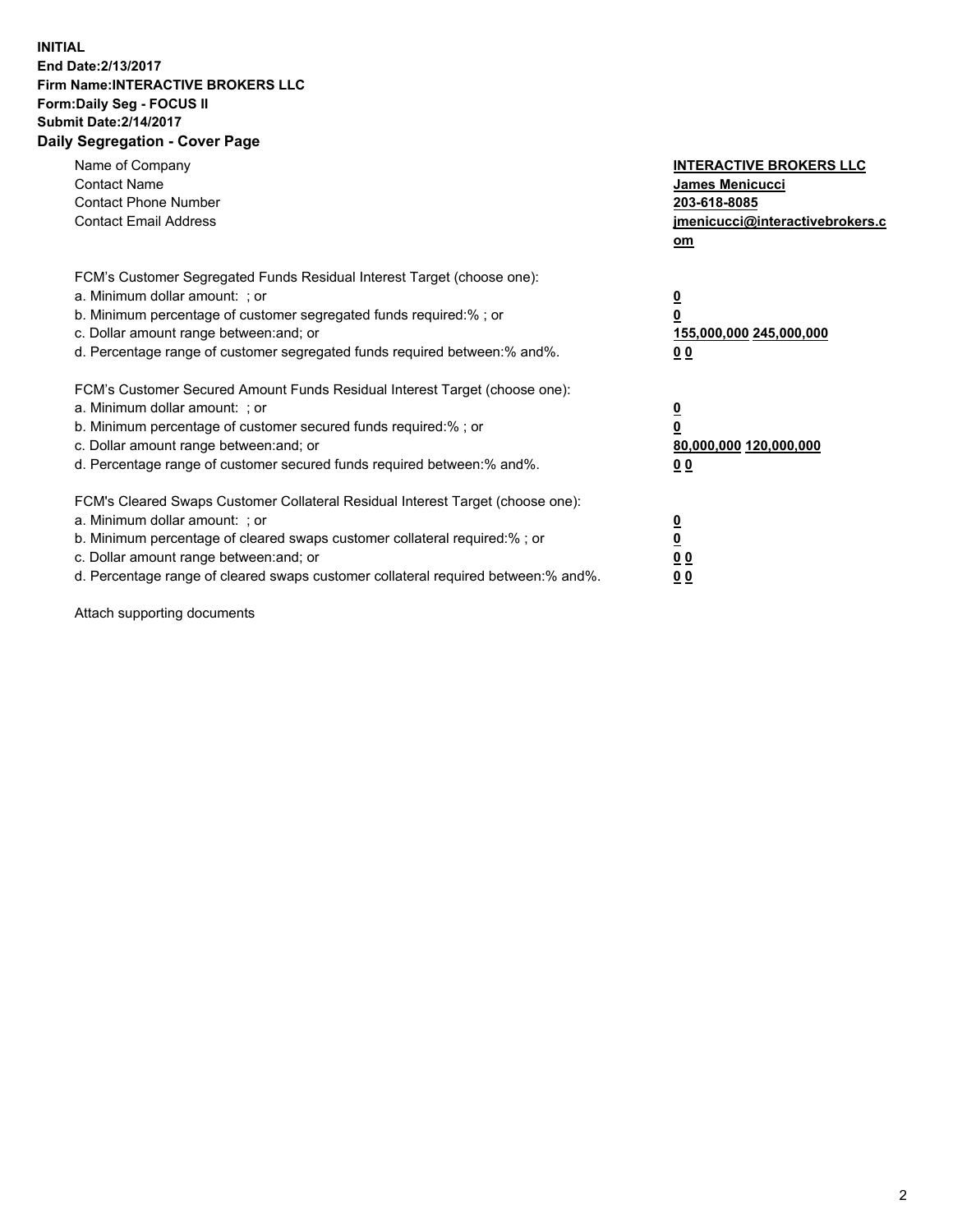## **INITIAL End Date:2/13/2017 Firm Name:INTERACTIVE BROKERS LLC Form:Daily Seg - FOCUS II Submit Date:2/14/2017 Daily Segregation - Secured Amounts**

|     | Foreign Futures and Foreign Options Secured Amounts                                                        |                                  |
|-----|------------------------------------------------------------------------------------------------------------|----------------------------------|
|     | Amount required to be set aside pursuant to law, rule or regulation of a foreign                           | $0$ [7305]                       |
|     | government or a rule of a self-regulatory organization authorized thereunder                               |                                  |
| 1.  | Net ledger balance - Foreign Futures and Foreign Option Trading - All Customers                            |                                  |
|     | A. Cash                                                                                                    | 343,694,837 [7315]               |
|     | B. Securities (at market)                                                                                  | $0$ [7317]                       |
| 2.  | Net unrealized profit (loss) in open futures contracts traded on a foreign board of trade                  | 13,537,057 [7325]                |
| 3.  | Exchange traded options                                                                                    |                                  |
|     | a. Market value of open option contracts purchased on a foreign board of trade                             | 172,773 [7335]                   |
|     | b. Market value of open contracts granted (sold) on a foreign board of trade                               | -28,997 [7337]                   |
| 4.  | Net equity (deficit) (add lines 1. 2. and 3.)                                                              | 357,375,670 [7345]               |
| 5.  | Account liquidating to a deficit and account with a debit balances - gross amount                          | 63,218 [7351]                    |
|     | Less: amount offset by customer owned securities                                                           | 0 [7352] 63,218 [7354]           |
| 6.  | Amount required to be set aside as the secured amount - Net Liquidating Equity                             | 357,438,888 [7355]               |
|     | Method (add lines 4 and 5)                                                                                 |                                  |
| 7.  | Greater of amount required to be set aside pursuant to foreign jurisdiction (above) or line                | 357,438,888 [7360]               |
|     | 6.                                                                                                         |                                  |
|     | FUNDS DEPOSITED IN SEPARATE REGULATION 30.7 ACCOUNTS                                                       |                                  |
| 1.  | Cash in banks                                                                                              |                                  |
|     | A. Banks located in the United States                                                                      | 6,500,000 [7500]                 |
|     | B. Other banks qualified under Regulation 30.7                                                             | 0 [7520] 6,500,000 [7530]        |
| 2.  | Securities                                                                                                 |                                  |
|     | A. In safekeeping with banks located in the United States                                                  | 394,159,205 [7540]               |
|     | B. In safekeeping with other banks qualified under Regulation 30.7                                         | 0 [7560] 394,159,205 [7570]      |
| 3.  | Equities with registered futures commission merchants                                                      |                                  |
|     | A. Cash                                                                                                    | $0$ [7580]                       |
|     | <b>B.</b> Securities                                                                                       | $0$ [7590]                       |
|     | C. Unrealized gain (loss) on open futures contracts                                                        | $0$ [7600]                       |
|     | D. Value of long option contracts                                                                          | $0$ [7610]                       |
|     | E. Value of short option contracts                                                                         | 0 [7615] 0 [7620]                |
| 4.  | Amounts held by clearing organizations of foreign boards of trade                                          |                                  |
|     | A. Cash                                                                                                    | $0$ [7640]                       |
|     | <b>B.</b> Securities                                                                                       | $0$ [7650]                       |
|     | C. Amount due to (from) clearing organization - daily variation                                            | $0$ [7660]                       |
|     | D. Value of long option contracts                                                                          | $0$ [7670]                       |
|     | E. Value of short option contracts                                                                         | 0 [7675] 0 [7680]                |
| 5.  | Amounts held by members of foreign boards of trade                                                         |                                  |
|     | A. Cash                                                                                                    | 74,928,209 [7700]                |
|     | <b>B.</b> Securities                                                                                       | $0$ [7710]                       |
|     | C. Unrealized gain (loss) on open futures contracts                                                        | 5,663,508 [7720]                 |
|     | D. Value of long option contracts                                                                          | 172,773 [7730]                   |
|     | E. Value of short option contracts                                                                         | -28,997 [7735] 80,735,493 [7740] |
| 6.  | Amounts with other depositories designated by a foreign board of trade                                     | 0 [7760]                         |
| 7.  | Segregated funds on hand                                                                                   | $0$ [7765]                       |
| 8.  | Total funds in separate section 30.7 accounts                                                              | 481,394,698 [7770]               |
| 9.  | Excess (deficiency) Set Aside for Secured Amount (subtract line 7 Secured Statement<br>Page 1 from Line 8) | 123,955,810 [7380]               |
| 10. | Management Target Amount for Excess funds in separate section 30.7 accounts                                | 80,000,000 [7780]                |
| 11. | Excess (deficiency) funds in separate 30.7 accounts over (under) Management Target                         | 43,955,810 [7785]                |
|     |                                                                                                            |                                  |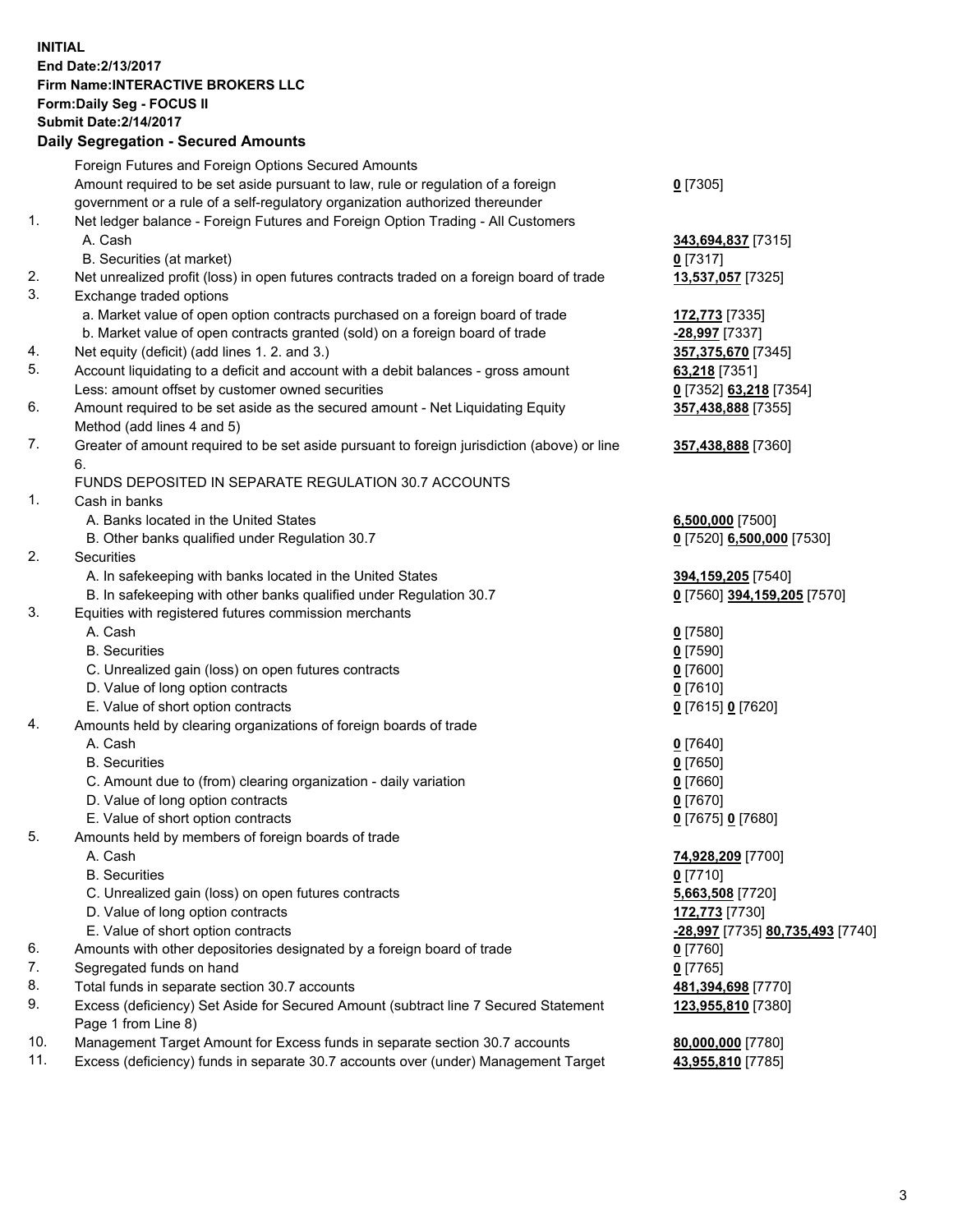**INITIAL End Date:2/13/2017 Firm Name:INTERACTIVE BROKERS LLC Form:Daily Seg - FOCUS II Submit Date:2/14/2017 Daily Segregation - Segregation Statement** SEGREGATION REQUIREMENTS(Section 4d(2) of the CEAct) 1. Net ledger balance A. Cash **3,337,290,541** [7010] B. Securities (at market) **0** [7020] 2. Net unrealized profit (loss) in open futures contracts traded on a contract market **-107,927,951** [7030] 3. Exchange traded options A. Add market value of open option contracts purchased on a contract market **115,902,431** [7032] B. Deduct market value of open option contracts granted (sold) on a contract market **-204,921,928** [7033] 4. Net equity (deficit) (add lines 1, 2 and 3) **3,140,343,093** [7040] 5. Accounts liquidating to a deficit and accounts with debit balances - gross amount **166,373** [7045] Less: amount offset by customer securities **0** [7047] **166,373** [7050] 6. Amount required to be segregated (add lines 4 and 5) **3,140,509,466** [7060] FUNDS IN SEGREGATED ACCOUNTS 7. Deposited in segregated funds bank accounts A. Cash **82,709,776** [7070] B. Securities representing investments of customers' funds (at market) **1,979,643,820** [7080] C. Securities held for particular customers or option customers in lieu of cash (at market) **0** [7090] 8. Margins on deposit with derivatives clearing organizations of contract markets A. Cash **20,466,033** [7100] B. Securities representing investments of customers' funds (at market) **1,381,668,241** [7110] C. Securities held for particular customers or option customers in lieu of cash (at market) **0** [7120] 9. Net settlement from (to) derivatives clearing organizations of contract markets **-4,159,137** [7130] 10. Exchange traded options A. Value of open long option contracts **115,968,290** [7132] B. Value of open short option contracts **-204,989,669** [7133] 11. Net equities with other FCMs A. Net liquidating equity **0** [7140] B. Securities representing investments of customers' funds (at market) **0** [7160] C. Securities held for particular customers or option customers in lieu of cash (at market) **0** [7170] 12. Segregated funds on hand **0** [7150] 13. Total amount in segregation (add lines 7 through 12) **3,371,307,354** [7180] 14. Excess (deficiency) funds in segregation (subtract line 6 from line 13) **230,797,888** [7190] 15. Management Target Amount for Excess funds in segregation **155,000,000** [7194]

16. Excess (deficiency) funds in segregation over (under) Management Target Amount Excess

4

**75,797,888** [7198]